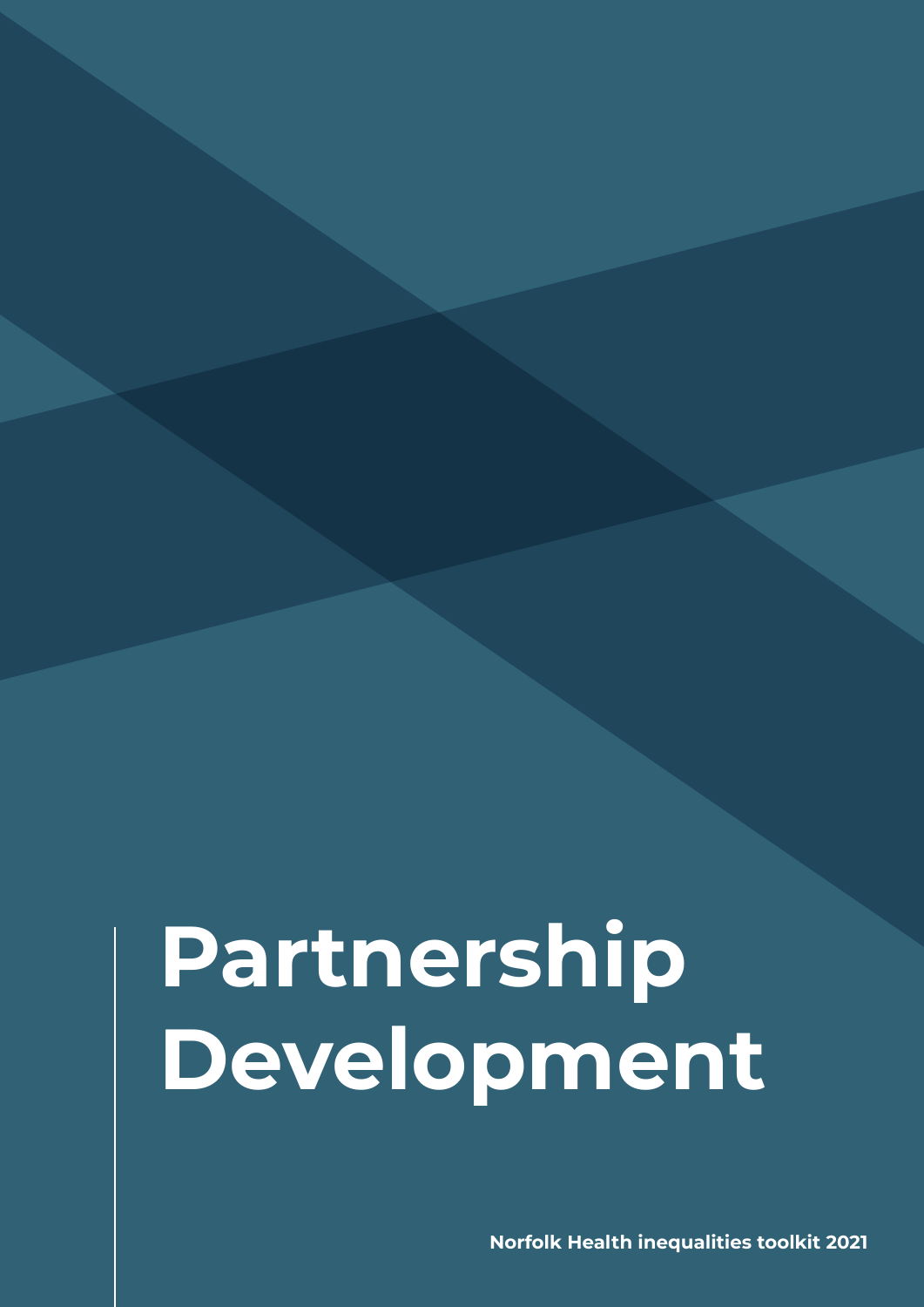# **1. Which organisations should be involved?**

Relevant engaged partners may depend on the issues identified. As the approach should be with the whole system in mind, there may be variation on who sits at the table as the partnership progresses.

#### **As a starting point, potential partners could include:**

- Local authorities
- Clinical Commissioning Groups
- Community and Voluntary sector
- Academia
- Health and Social Care
- Police
- Housing partnerships



#### **Partnership: The key to success**

[Figure 1 Designing a Whole Systems approach to prevent and tackle obesity](https://publichealthmatters.blog.gov.uk/2015/10/14/designing-a-whole-systems-approach-to-prevent-and-tackle-obesity/)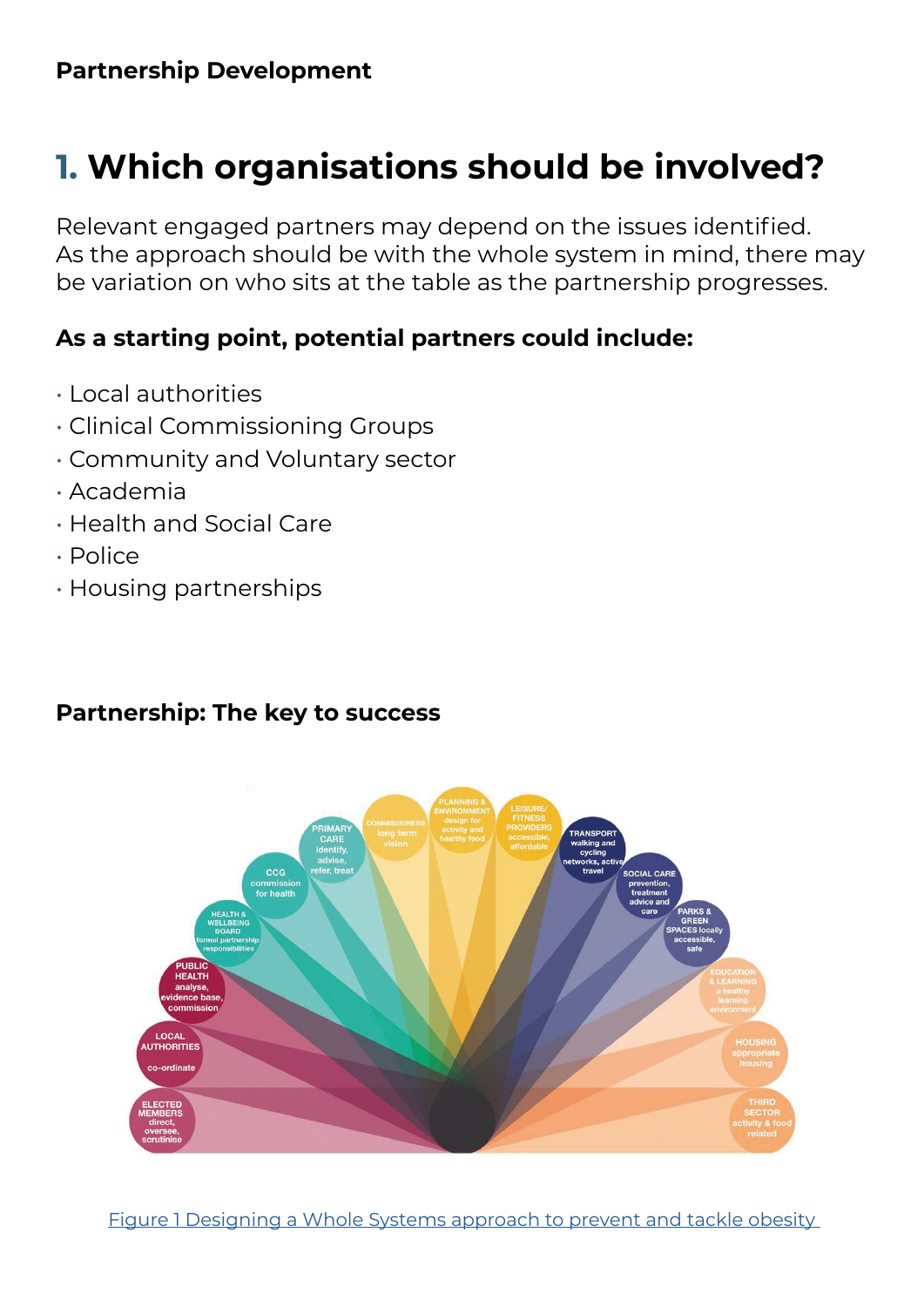## **2. Stakeholder Analysis**

Not everyone can be equally involved, or should be, in a partnership effort. It may therefore be appropriate to undertake a brief stakeholder mapping exercise to ascertain how the partnership will be arranged and how stakeholder relationships are managed in the future.

Organisations will preferably be operating within the locality and have some power to effect local change. It is advised that organisations identified in the key player box below are full participants in the partnership.

| <b>Meet the neeeds</b> | <b>Key Player</b>         |
|------------------------|---------------------------|
| <b>Monitor</b>         | <b>Show Consideration</b> |